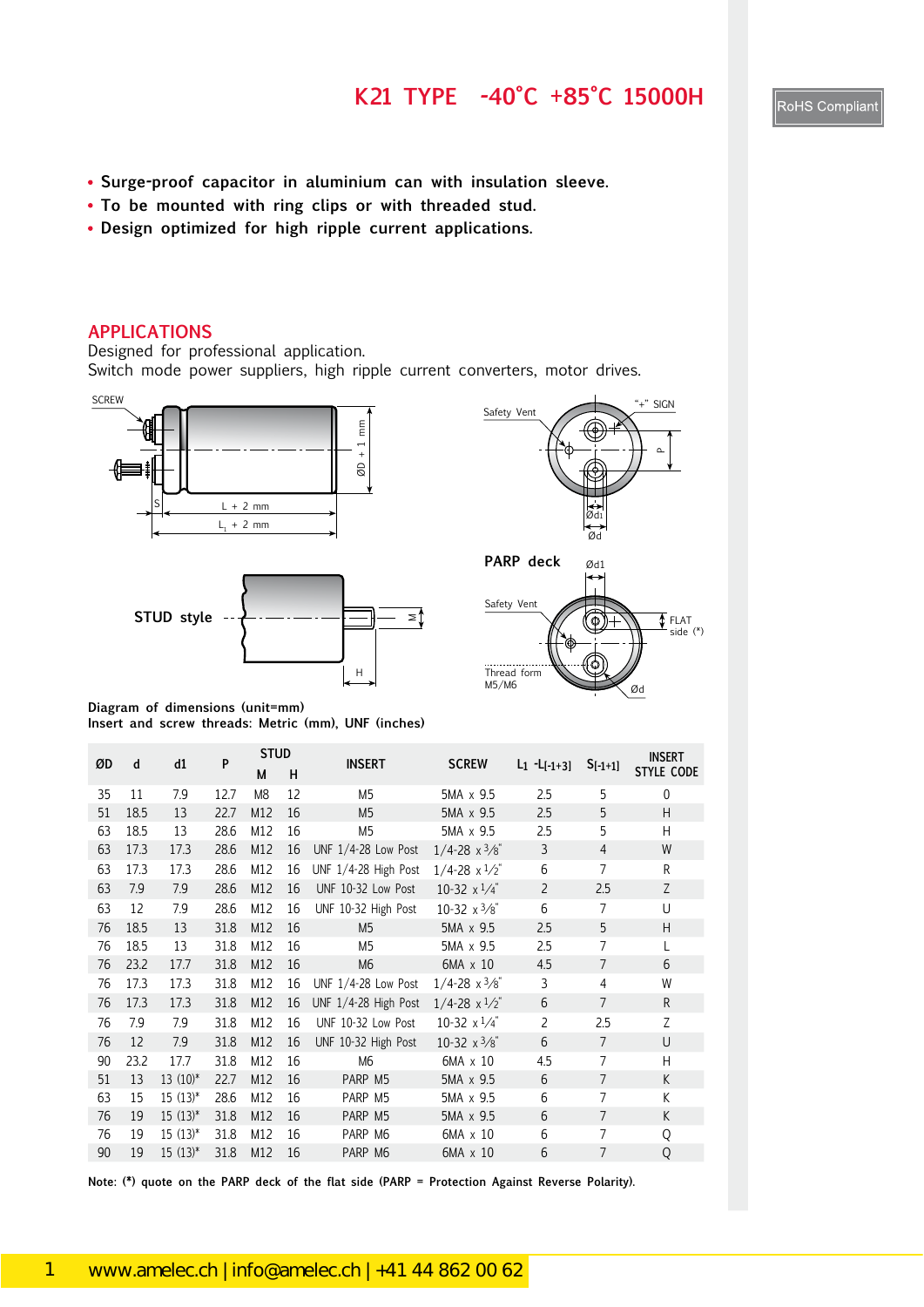# **SPECIFICATIONS**

59

| <b>Temperature Range</b>                                      | Operating: -40°C +85°C<br>Preferably below +25°C, not exceeding +40°C<br>Storage :                                                                                                           | [Environmental classification 40/85/56 IEC-68]                                                                                        |
|---------------------------------------------------------------|----------------------------------------------------------------------------------------------------------------------------------------------------------------------------------------------|---------------------------------------------------------------------------------------------------------------------------------------|
| Rated Voltage Range (V <sub>r</sub> ) from 350V to 450V DC    |                                                                                                                                                                                              |                                                                                                                                       |
| Surge Voltage (V <sub>p</sub> )                               | $V_p = 1.10 V_r$                                                                                                                                                                             |                                                                                                                                       |
|                                                               | Rated Capacitance Range from 1200 µF to 15000 µF                                                                                                                                             |                                                                                                                                       |
| <b>Capacitance Tolerance</b>                                  | $\pm$ 20% at 100 Hz, 20°C [M class IEC-62] on request: -10% +30% at 100 Hz, 20°C [Q class IEC-62]                                                                                            |                                                                                                                                       |
| Leakage Current (IL)<br>$(mA, 5 min, 20^{\circ}C)$            | max $L = 0.006$ Cr Vr + 4 $\mu$ A<br>At 85°C max $I_L = 0.04$ Cr Vr $\mu$ A                                                                                                                  | Kendeil product limit: IL= 0.003 Cr Vr                                                                                                |
| Ripple current (Ir)                                           | Refer to table at 85°C and 100Hz:<br><b>FREQUENCY</b><br>100 Hz<br>500Hz<br>50Hz<br>1000Hz<br><b>MULTIPLIER</b><br>0.8<br>$1.0\,$<br>1.2<br>1.3                                              | $>10$ kHz<br>1.5                                                                                                                      |
|                                                               | $35^{\circ}$ C<br>$45^{\circ}$ C<br>$55^{\circ}$ C<br>$65^{\circ}$ C<br>AMBIENT TEMP<br>2.2<br><b>MULTIPLIER</b><br>2.1<br>1.8<br>1.6<br>Maximum internal temperature 98°C                   | $75^{\circ}$ C<br>$85^{\circ}$ C<br>$95^{\circ}$ C<br>1.4<br>1.0<br>0.5                                                               |
|                                                               | Due to the current load capability of the contact elements, the following limits must not be exceeded:<br>CAPACITOR DIAMETER<br>51mm<br>63mm<br>76mm<br>30A<br>40A<br>50A<br>Maximum current | 90 <sub>mm</sub><br>70A                                                                                                               |
| <b>Insulation Resistance</b>                                  | At 100V DC for 1 min is $\geq$ 100 M $\Omega$ across insulating sleeve and terminals.                                                                                                        |                                                                                                                                       |
| <b>Vibration Resistance</b>                                   | Frequency range: 10 Hz to 55 Hz, amplitude 0.75 mm<br>Capacitor length $\leq 143$ : max acceleration 10g for 3x2 h<br>Capacitor length > 143 : max acceleration 5g for 3x0.5 h               |                                                                                                                                       |
| Withstand voltage<br>(between terminals bundled<br>and plate) | 2500 VAC for 1 min                                                                                                                                                                           |                                                                                                                                       |
| Life test                                                     | After 2,000 hours application of rated voltage at 85°C<br>capacitors meet characteristics aside                                                                                              | $\leq 10\%$<br>Cap change<br>$\leq 130\%$<br>$tan \delta$<br>Leakage current $(l_L)$ < initial limit<br>Impedance (Z)<br>$\leq 130\%$ |
| <b>Shelf life</b>                                             | After leaving capacitors under no load for 500 hours at 85°C<br>when restored at 20°C meet specifications aside                                                                              | Cap change<br>$\leq$ ±15%<br>$\leq 150\%$<br>$\tan \delta$<br>Leakage current (IL)< initial limit                                     |
| Useful life<br>(Vn, Temp rated<br>I ripple applied)           | $>$ 200000 h at 40°C<br>$> 15000$ h at 85°C                                                                                                                                                  |                                                                                                                                       |
| Failure percentage<br><b>Failure</b> rate                     | $\leq$ 1% (during useful life)<br>≤ 33 fit $(33 \ 10^{-9}/h)$                                                                                                                                |                                                                                                                                       |
| Self inductance                                               | Approx. 20 nH                                                                                                                                                                                |                                                                                                                                       |
| Damp heat test<br>(Vn applied, 2000 hours,<br>85% RH)         | Stable electrical parameters in humidity ambient condition 85°C                                                                                                                              |                                                                                                                                       |
| Electrolyte                                                   | All the capacitors of this series have self-extinguishing<br>electrolyte in accordance with IEC EN 60695-11-10                                                                               |                                                                                                                                       |
| Reference standards                                           | CECC 30.300 IEC 60384-4 LONG LIFE GRADE                                                                                                                                                      |                                                                                                                                       |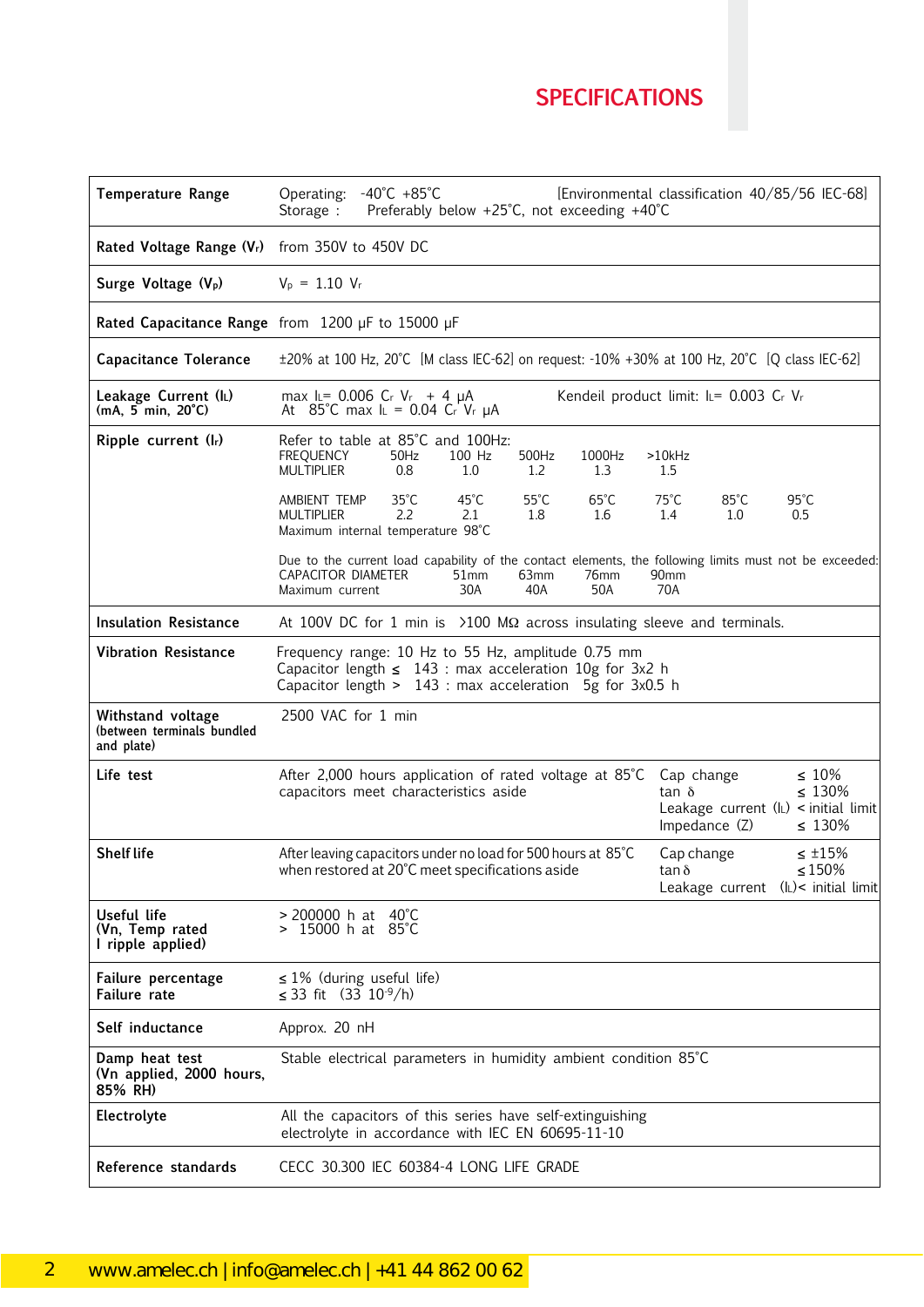## **K21 TYPE STANDARD RATINGS**

| Cap<br>μF    | ØχL<br>mm        | Tan $\delta$<br><b>MAX</b><br>100 Hz 20°C | <b>ESR</b><br>TYP $m\Omega$<br>100 Hz 20°C | Z<br>TYP $m\Omega$<br>10 kHz 20°C  | Ir a.c.<br>A max<br>100 Hz 85°C | PART NUMBER<br>stud and insert style<br>excluded                      |
|--------------|------------------|-------------------------------------------|--------------------------------------------|------------------------------------|---------------------------------|-----------------------------------------------------------------------|
| 1500         | 51x79            | 0.08                                      | 40                                         | 24                                 | 9.30                            | M0G079<br>K21350152                                                   |
| 1500         | 51x105           | 0.08                                      | 40                                         | 24                                 | 10.10                           | K21350152<br>M0G105                                                   |
| 2200         | 51x105           | 0.08                                      | 29                                         | 20                                 | 11.90                           | K21350222<br>M0G105                                                   |
| 2200         | 63x105           | 0.08                                      | 29                                         | 20                                 | 14.50                           | K21350222<br>M0H105                                                   |
| 2200         | 76x79            | 0.08                                      | 29                                         | 20                                 | 14.20                           | K21350222<br>M0J079                                                   |
| 2200         | 76x98            | 0.08                                      | 29                                         | 20                                 | 15.30                           | K21350222<br>M0J098                                                   |
| 3300         | 63x105           | 0.08                                      | 17                                         | 13                                 | 17.70                           | K21350332<br>M0H105                                                   |
| 3300         | 76x79            | 0.08                                      | 21                                         | 16                                 | 16.00                           | K21350332<br>M0J079                                                   |
| 3300         | 76x105           | 0.08                                      | 20                                         | 13                                 | 18.80                           | K21350332<br>M0J105                                                   |
| 4700         | 76x105           | 0.09                                      | 13                                         | 10                                 | 22.10                           | K21350472<br>M0J105                                                   |
| 4700         | 76x143           | 0.09                                      | 13                                         | 10                                 | 25.80                           | K21350472<br>M0J143                                                   |
| 4700         | 90x98            | 0.09                                      | 14                                         | 11                                 | 22.50                           | K21350472<br>M0L098                                                   |
| 5600         | 76x143           | 0.09                                      | 10                                         | $8\,$                              | 27.40                           | K21350562<br>M0J143                                                   |
| 6800         | 76x143           | 0.09                                      | 9.5                                        | 7                                  | 30.00                           | K21350682<br>M0J143                                                   |
| 6800         | 90x145           | 0.09                                      | 9.5                                        | $\overline{7}$                     | 32.20                           | K21350682<br>M0L145                                                   |
| 8200         | 90x145           | 0.09                                      | 8.5                                        | 6                                  | 35.30                           | K21350822<br>M0L145                                                   |
| 10000        | 76x214           | 0.09                                      | $\overline{7}$                             | 5                                  | 41.80                           | K21350103<br>M0J214                                                   |
| 10000        | 90x145           | 0.10                                      | $\overline{7}$                             | 5                                  | 36.70                           | K21350103<br>M0L145                                                   |
| 12000        | 76x214           | 0.10                                      | $\overline{7}$                             | 5                                  | 41.90                           | K21350123<br>M0J214                                                   |
| 15000        | 90x220           | 0.10                                      | 5.5                                        | 4                                  | 52.50                           | K21350153<br>M0L220                                                   |
|              |                  |                                           |                                            |                                    |                                 |                                                                       |
| Cap<br>μF    | ØχL<br>mm        | Tan $\delta$<br><b>MAX</b><br>100 Hz 20°C | <b>ESR</b><br>TYP $m\Omega$<br>100 Hz 20°C | Z<br>TYP m $\Omega$<br>10 kHz 20°C | Ir a.c.<br>A max<br>100 Hz 85°C | <b>PART NUMBER</b><br>stud and insert style<br>excluded               |
|              |                  |                                           |                                            |                                    |                                 |                                                                       |
| 1500         | 51x79            | 0.08                                      | 40                                         | 24                                 | 9.30                            | K21400152<br>M0G079                                                   |
| 1500         | 51x105           | 0.08                                      | 40                                         | 24                                 | 10.10                           | K21400152<br>M0G105                                                   |
| 2200         | 51x105           | 0.08                                      | 29                                         | 20                                 | 11.90                           | K21400222<br>M0G105                                                   |
| 2200         | 76x79            | 0.08                                      | 29                                         | 20                                 | 14.20                           | K21400222<br>M0J079                                                   |
| 2200         | 76x98            | 0.08                                      | 29                                         | 20                                 | 15.30                           | K21400222<br>M0J098                                                   |
| 3300         | 63x105           | 0.08                                      | 17                                         | 13                                 | 17.70                           | K21400332 M0H105                                                      |
| 3300         | 76x79            | 0.08                                      | 21                                         | 16                                 | 16.00                           | K21400332<br>M0J079                                                   |
| 3300         | 76x98            | 0.08                                      | 21                                         | 16                                 | 17.20                           | K21400332<br>M0J098                                                   |
| 3300         | 76x105           | 0.08                                      | 20                                         | 13                                 | 18.80                           | K21400332<br>M0J105                                                   |
| 3900         | 76x105           | 0.08                                      | 16                                         | 11                                 | 20.90                           | K21400392<br>M0J105                                                   |
| 4400         | 90x98            | 0.08                                      | 14                                         | 11                                 | 22.20                           | K21400442                                                             |
| 4700         | 76x105           | 0.09                                      | 13                                         | 10                                 | 22.10                           | K21400472<br>M0J105                                                   |
| 4700         | 76x143           | 0.09                                      | 13                                         | 10                                 | 25.80                           | K21400472                                                             |
| 4700         | 90x98<br>76x143  | 0.09<br>0.09                              | 13                                         | 11                                 | 22.50                           | M0L098<br>K21400472<br>K21400562                                      |
| 5600         |                  |                                           | 10                                         | $\,8\,$<br>7                       | 27.40                           |                                                                       |
| 6800<br>6800 | 76x143<br>90x145 | 0.09<br>0.09                              | 9.5<br>9.5                                 | $\overline{7}$                     | 30.00<br>32.20                  | K21400682<br>K21400682                                                |
| 8200         | 90x145           | 0.09                                      | 8.5                                        | 6                                  | 35.30                           | M0J143<br>K21400822<br>M0L145                                         |
| 10000        | 76x214           | 0.09                                      | $\boldsymbol{7}$                           | 5                                  | 41.80                           | K21400103                                                             |
| 10000        | 90x145           | 0.10                                      | 7                                          | 5                                  | 36.70                           | M0L098<br>M0J143<br>M0J143<br>M0L145<br>M0J214<br>K21400103<br>M0L145 |
| 14000        | 90x220           | 0.10                                      | 6                                          | 5                                  | 50.10                           | K21400143<br>M0L220                                                   |

**RATED VOLTAGE VDC**

**350V**

**RATED VOLTAGE VDC**

**400V**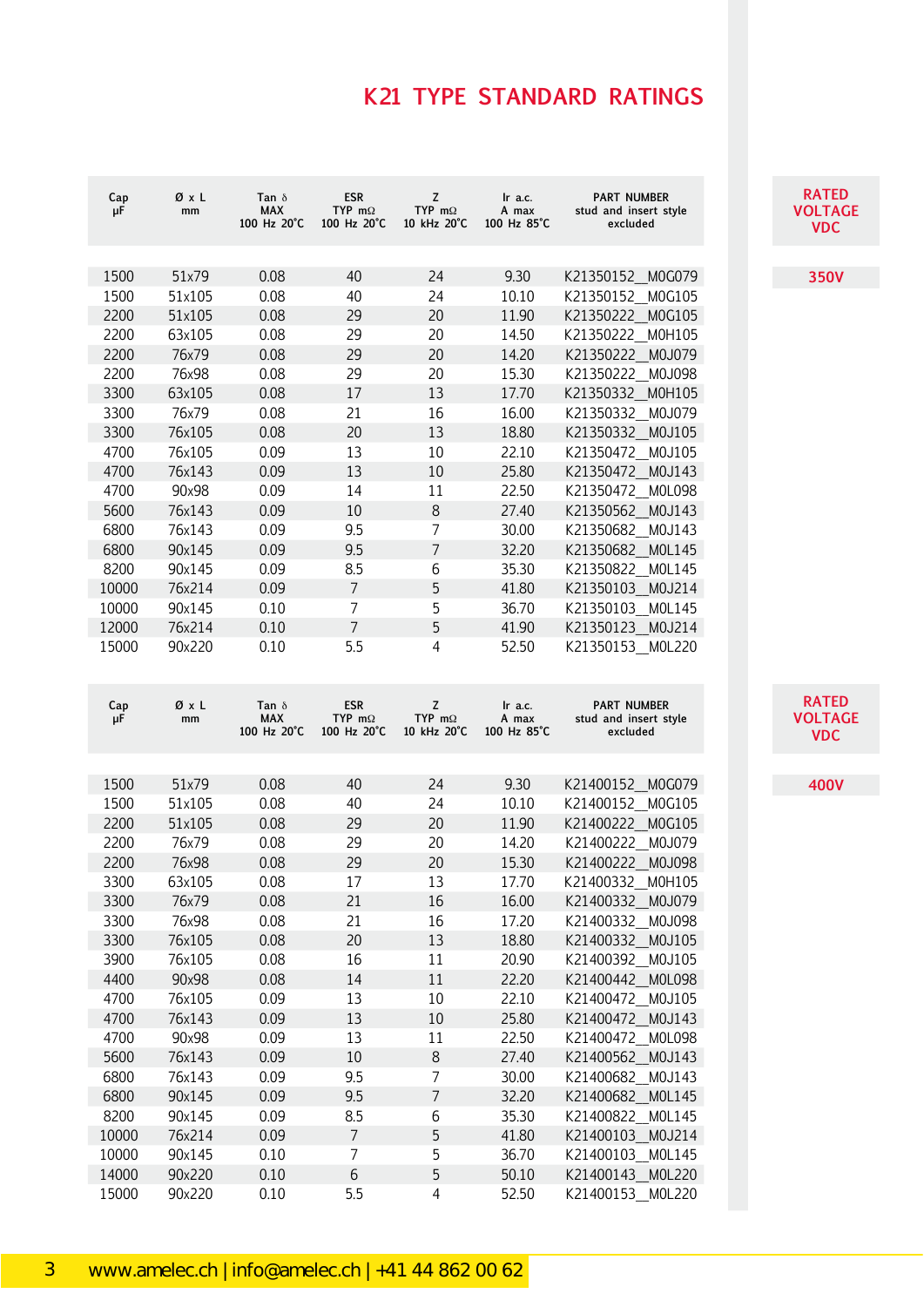## **K21 TYPE STANDARD RATINGS**

| Cap<br>μF      | ØχL<br>mm        | Tan $\delta$<br><b>MAX</b><br>100 Hz 20°C | <b>ESR</b><br>TYP m $\Omega$<br>100 Hz 20°C | Z<br>TYP $m\Omega$<br>10 kHz 20°C  | Ir a.c.<br>A max<br>100 Hz 85°C | <b>PART NUMBER</b><br>stud and insert style<br>excluded |
|----------------|------------------|-------------------------------------------|---------------------------------------------|------------------------------------|---------------------------------|---------------------------------------------------------|
| 1500           | 51x79            | 0.08                                      | 40                                          | 24                                 | 9.30                            | K21420152<br>M0G079                                     |
| 1500           | 51x105           | 0.08                                      | 40                                          | 24                                 | 10.10                           | K21420152<br>M0G105                                     |
| 2200           | 51x105           | 0.08                                      | 29                                          | 20                                 | 11.90                           | K21420222<br>M0G105                                     |
| 2200           | 76x79            | 0.08                                      | 29                                          | 20                                 | 14.20                           | K21420222<br>M0J079                                     |
| 2200           | 76x98            | 0.08                                      | 29                                          | 20                                 | 15.30                           | K21420222<br>M0J098                                     |
| 3300           | 63x105           | 0.08                                      | 17                                          | 13                                 | 17.70                           | K21420332<br>M0H105                                     |
| 3300           | 76x79            | 0.08                                      | 21                                          | 16                                 | 16.00                           | K21420332<br>M0J079                                     |
| 3300           | 76x98            | 0.08                                      | 21                                          | 16                                 | 17.20                           | K21420332<br>M0J098                                     |
| 3300           | 76x105           | 0.08                                      | 20                                          | 13                                 | 18.80                           | K21420332<br>M0J105                                     |
| 3900           | 76x105           | 0.08                                      | 16                                          | 11                                 | 20.90                           | K21420392<br>M0J105                                     |
| 4400           | 90x98            | 0.08                                      | 16                                          | 12                                 | 22.20                           | K21420442<br>M0L098                                     |
| 4700           | 76x105           | 0.09                                      | 13                                          | 10                                 | 22.10                           | K21420472<br>M0J105                                     |
| 4700           | 76x143           | 0.09                                      | 13                                          | 10                                 | 25.80                           | K21420472<br>M0J143                                     |
| 4700           | 90x98            | 0.09                                      | 13                                          | 11                                 | 22.50                           | K21420472<br>M0L098                                     |
| 5600<br>6800   | 76x143<br>76x143 | 0.09<br>0.09                              | 10<br>9.5                                   | 8<br>7                             | 27.40<br>30.00                  | K21420562<br>M0J143<br>K21420682<br>M0J143              |
| 6800           | 90x145           | 0.09                                      | 9.5                                         | $\overline{7}$                     | 32.20                           | K21420682<br>M0L145                                     |
| 8200           | 90x145           | 0.09                                      | 8.5                                         | 6                                  | 35.30                           | K21420822<br>M0L145                                     |
| 10000          | 76x214           | 0.09                                      | $\overline{7}$                              | 5                                  | 41.80                           | K21420103<br>M0J214                                     |
| 10000          | 90x145           | 0.10                                      | 7                                           | 5                                  | 36.70                           | K21420103<br>M0L145                                     |
| 14000          | 90x220           | 0.10                                      | 6                                           | 5                                  | 50.10                           | M0L220<br>K21420143                                     |
| 15000          | 90x220           | 0.10                                      | 5.5                                         | 4                                  | 52.50                           | M0L220<br>K21420153_                                    |
| Cap<br>μF      | ØxL<br>mm        | Tan $\delta$<br><b>MAX</b><br>100 Hz 20°C | <b>ESR</b><br>TYP m $\Omega$<br>100 Hz 20°C | Z<br>TYP m $\Omega$<br>10 kHz 20°C | Ir a.c.<br>A max<br>100 Hz 85°C | <b>PART NUMBER</b><br>stud and insert style<br>excluded |
|                |                  |                                           |                                             |                                    |                                 |                                                         |
| 1200           | 51x79            |                                           |                                             |                                    |                                 |                                                         |
| 1200           |                  | 0.08                                      | 60                                          | 36                                 | 8.90                            | K21450122<br>M0G079                                     |
|                | 51x105           | 0.08                                      | 60                                          | 36                                 | 9.49                            | M0G105<br>K21450122                                     |
| 1500           | 51x105           | 0.08                                      | 49                                          | 29                                 | 10.70                           | M0G105<br>K21450152                                     |
| 2200           | 63x105           | 0.08                                      | 30                                          | 17                                 | 15.40                           | K21450222<br>M0H105                                     |
|                |                  |                                           |                                             |                                    |                                 |                                                         |
| 2200           | 76x79            | 0.08                                      | 32                                          | 20                                 | 14.30                           | K21450222<br>M0J079                                     |
| 2200           | 76x98            | 0.08                                      | 32                                          | 20                                 | 15.40                           | K21450222_M0J098                                        |
| 3300           | 76x105           | 0.08                                      | 26                                          | 16                                 | 18.80                           | K21450332_M0J105                                        |
| 3300           | 90x98            | 0.08                                      | 26                                          | 16                                 | 20.50                           | K21450332 M0L098                                        |
| 3900           | 76x105           | 0.08                                      | 21                                          | 13                                 | 21.10                           | K21450392 M0J105                                        |
| 4700           | 76x143           | 0.09                                      | 17                                          | $10\,$                             | 26.00                           | K21450472_M0J143                                        |
| 4700           | 90x98            | 0.09                                      | 19                                          | 13                                 | 22.10                           | K21450472 M0L098                                        |
|                |                  |                                           |                                             |                                    |                                 |                                                         |
| 5600           | 76x143           | 0.09                                      | 15                                          | 10                                 | 28.30                           | K21450562_M0J143                                        |
| 6800           | 76x214           | 0.09                                      | 11                                          | $\,8\,$                            | 37.20                           | K21450682 M0J214                                        |
| 6800           | 90x145           | 0.09                                      | 13                                          | 10                                 | 31.90                           | K21450682_M0L145                                        |
| 8200           | 90x145           | 0.09                                      | 11                                          | $\,8\,$                            | 34.90                           | K21450822 MOL145                                        |
| 10000<br>12000 | 90x220<br>90x220 | 0.10<br>0.10                              | 9<br>8                                      | 6<br>6                             | 46.50<br>49.80                  | K21450103<br>M0L220<br>K21450123_M0L220                 |

**PLEASE TO CONTACT OUR TECHNICAL SERVICE FOR MORE INFORMATION OR SPEC-IN ANALYSIS.**

**RATED VOLTAGE VDC**

**RATED VOLTAGE VDC**

**450V**

61